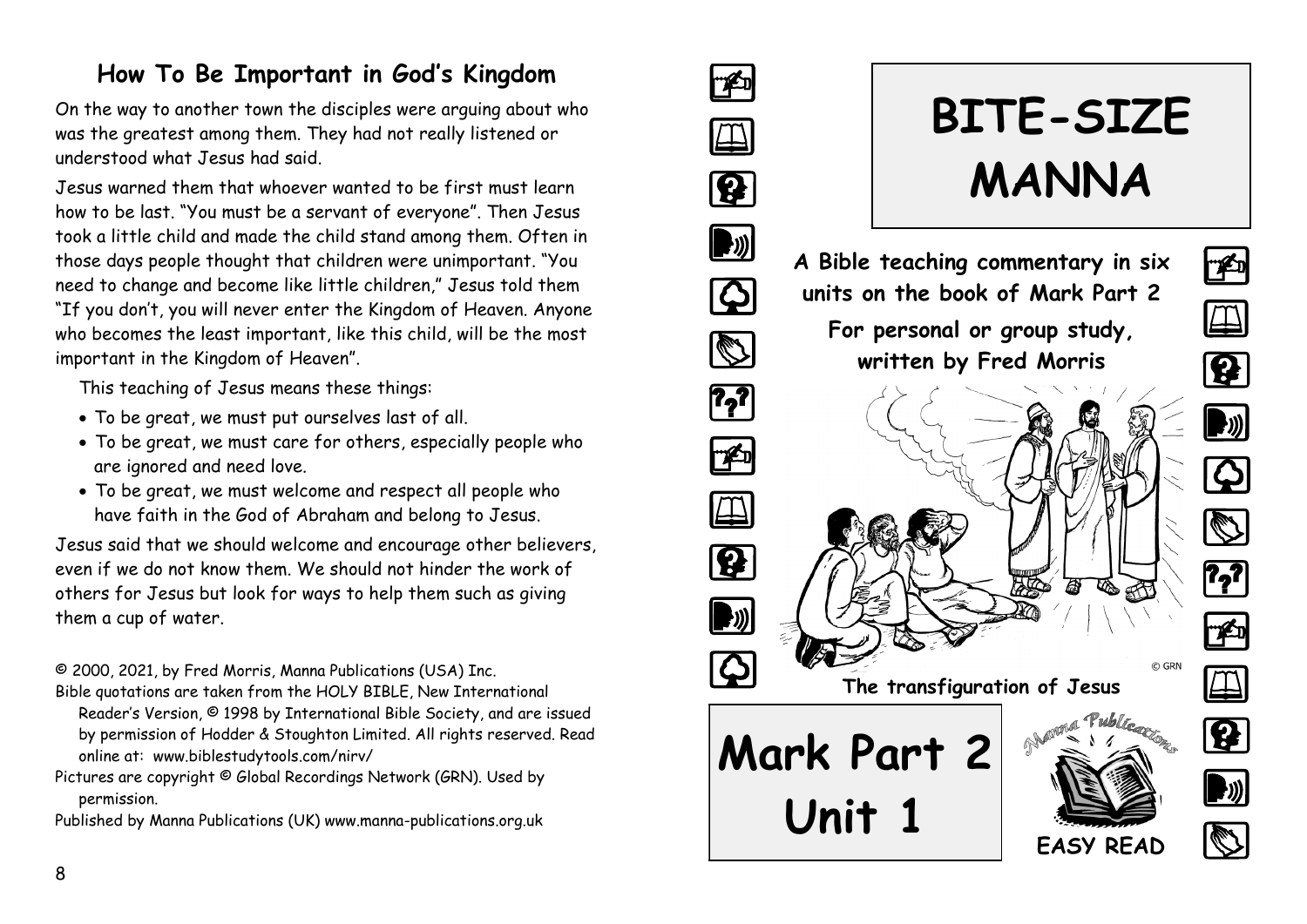## **Introduction and Chapter 9:1 to 9:41**

#### **Introduction**

Dear readers. In our first Bible teaching commentary on the Gospel of Mark (Chapters 1 to 8), we talked about the teachings of our Lord Jesus Christ and the many miracles that He did. He is the Son of God who lived on Earth 2000 years ago for 33 years. The word 'Gospel' means 'God's Good News about His son Jesus Christ'.

The Jewish or Hebrew name for Jesus the Christ is Yeshua the Messiah. Jesus was born to a young virgin girl, Mary, through the Holy Spirit of Almighty God. He was brought up by Mary and her husband Joseph. Joseph was a carpenter in Nazareth, Israel, so Jesus learned to work as a carpenter there until He was 30 years old.

In Part 1 of Mark's Gospel, we told you that the followers of Jesus believed He was the Jewish Messiah. Israel had been waiting many, many years for the Messiah to come. He was and is the Saviour promised by Yahweh, Almighty God, to save His people from sin and receive eternal life with Him after death. The Old Testament prophets of God said that He will save all who worship the one true God.

Some people who followed Jesus thought He came to save them from their enemies, the Romans, who ruled the world at that time. However, Jesus Christ, the Messiah, came to set up a new kind of kingdom in the world, a Kingdom of believers who trust in God and obey Him. Jesus did not come to set the people free from the Romans. He came to set the people free from their sins, and all their wrong ways, so that they can know God and be received by Him. Then they will be part of His Kingdom wherever

God can do anything for us; but we must believe!

Jesus saw a crowd running to see what was happening. He spoke to the evil spirit who lived inside the boy. He called the spirit by its name. "You spirit that makes him unable to hear or speak, I command you, come out of him! Never enter him again."

The evil spirit screamed and threw the child down and then it came out of him. The people looked down at the body of the boy. "He is dead," some said. Jesus took him by the hand. He lifted the boy to his feet and he stood up.

We must remember the important things that Jesus taught His disciples. He said: "Everything is possible for the one who believes". Ask in faith, and see how God works in all things for our good for those who love Him. Do not lose hope.

### **The Disciples Do Not Understand Jesus**

Later, His disciples asked Jesus in private, "Why could we not drive out the evil spirit?" He replied, "This kind can come out only by prayer". They needed to combine their faith with prayer.

Jesus then spoke in more detail about His crucifixion and His resurrection. He took the disciples away on their own to teach them about these things. The disciples did not understand fully what would happen. They were afraid to ask Jesus about it.

When we do not understand, this makes us afraid. When we know Jesus better, we understand more about the things of God. Then we understand our part in teaching 'the mystery of Christ' that Jesus came to earth to suffer in order to save people.

The Bible says that Jesus was our Suffering Servant. The disciples had to learn more about Jesus so that they could be more like Him. We, too, should do this and also be prepared to suffer in order to save and serve others.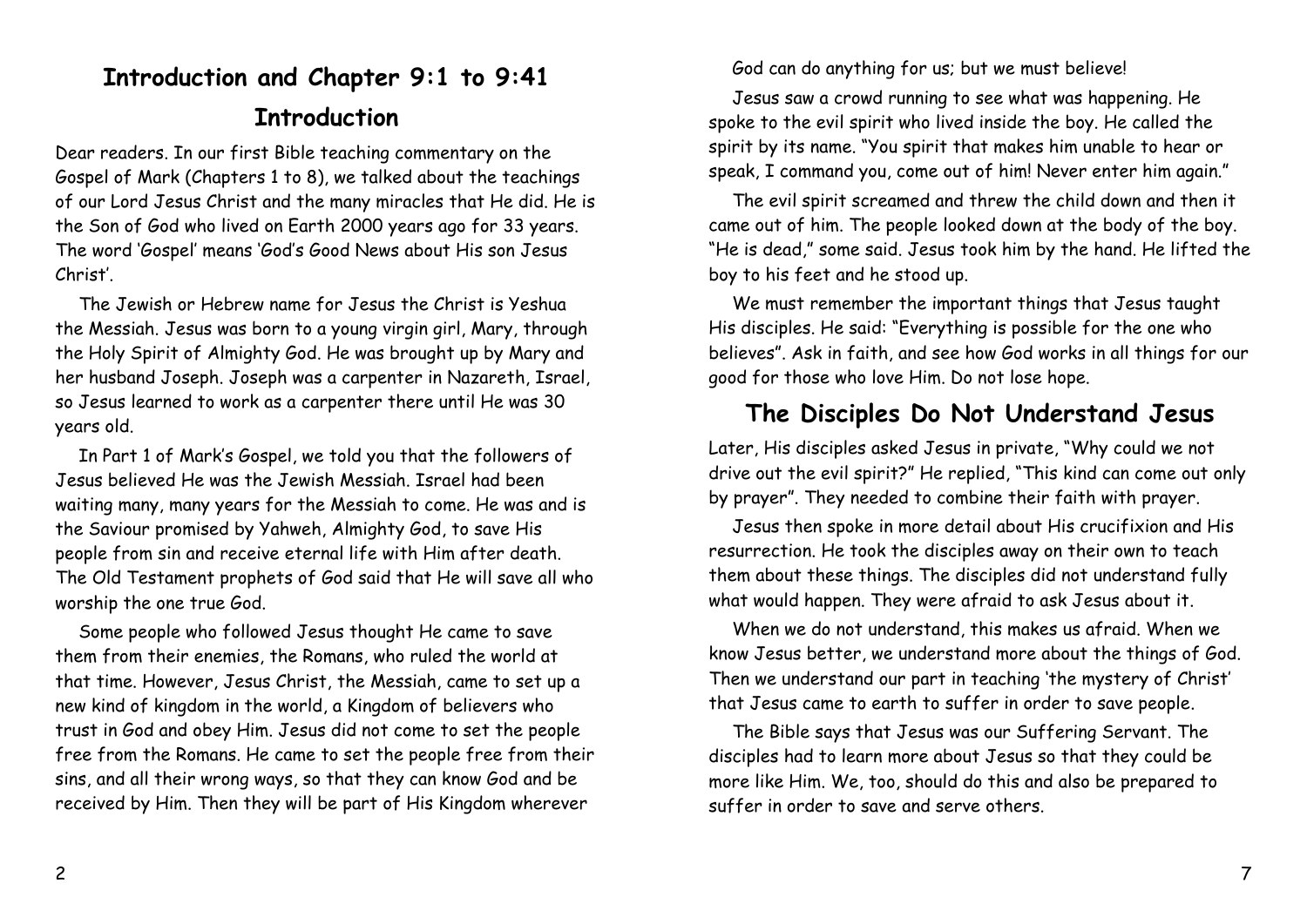Jesus. We can only win against Satan and evil spirits when we have this power of Jesus in us. Believers must learn to speak against evil with Holy Spirit power in the name of and with the authority of Jesus.

God 'does not want any of these little ones to be lost'. We must pray for our children often. We must also keep them away from evil people in our homes and streets and from evil places and evil books and films, where Satan can attack them. God's power to heal and send away evil spirits is given to believers who pray through the Holy Spirit in the name of Jesus.

Faith is always needed. Jesus blamed the disciples and the crowds for not having enough faith in God over evil. "Everything is possible for the one who believes", Jesus told the boy's father. He cried out, "I do believe." Then he added, "Help me overcome my unbelief!"



they live and worship and after death, receive His promised eternal life.

The Jews knew that their Messiah came from the family line of Abraham, Isaac, Jacob (called Israel), Judah and King David. Jesus came to save the Jews and the whole world if they repent and believe He is the Son of God. This is why Christians believe that Jesus is their Saviour, as well as the promised Jewish Messiah.

# 2 **Mark Chapter 9**

## **The Coming of the Kingdom of God**

We told you at the end of the first part of Mark's Gospel that Jesus gave His disciples a warning. He told them that He was going to suffer a lot and die in order to become their Saviour.

In this Bible commentary on Mark Chapters 9 to 16, we tell you about the crucifixion, resurrection and ascension of Jesus. Jesus died on a cross, God raised Him back to life on the third day and went back up to Heaven 40 days later. It was God's plan for Jesus to take on the sins of our world and suffer a cruel death in our place so that we can be free from the punishment we deserve for sin. It means that all who believe that Jesus is the Son of God can have their sins forgiven. If we believe this, we can go to Heaven to live with Jesus until He returns to fully establish God's Kingdom on earth.

We begin this second part of Mark's Gospel with chapter 9 verse 1. Here, Jesus tells His followers (the disciples and the crowds) that many people will live to see the things happen which God had already promised. He said, "What I am about to tell you is true." These things were written down in the Old Testament by the prophets. They made people ready for the "coming of the Kingdom of God with power" on Earth through the Messiah.